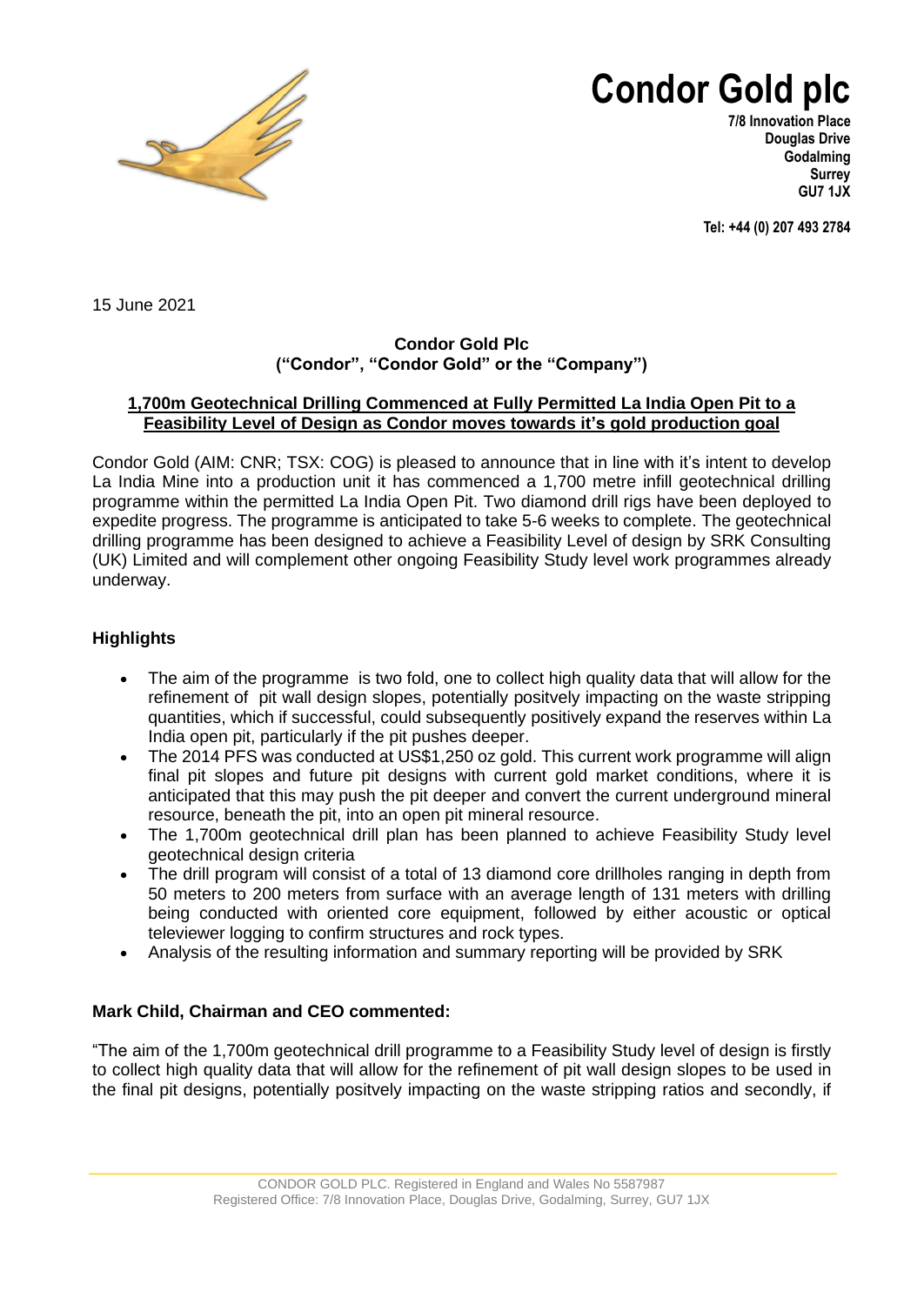successful, positively expand the reserves within La India open pit, particularly if the pit pushes deeper, due to a combination of a change in pit angels and/or a higher gold price is used in future studies.

"The Feasibility Level of designs of the geotechnical study builds on the 2014 Pre-feasibility Study ("PFS") on La India open pit, which hosts a Probable Mineral Reserve of 6.9Mt at 3.1 g/t for 675,000 oz gold. The PFS was conducted at a US\$1,250 gold price. Beneath La India open pit there is an underground Mineral Resource of 678kt at 4.9g/t gold for 107k oz gold in the Indicated Category and 1,116kt at 5.6g/t gold for 209k oz gold in the Inferred Category".

#### **Background**

Condor Gold commissioned a Preliminary Feasibility Study (PFS) in late 2013 to establish the economic potential of the The La India deposit within Condor's concession in Nicaragua. The PFS was completed in late 2014, demonstrating a Probable Mineral Reserve of 6.9 million tonnes grading 3.1 g/t, fully included within an open pit Mineral Resource of 8,377Kt at a grade of 3.1 g/t gold (837,000 oz contained gold) in the Indicated Mineral Resource category, and a further 883Kt at grade of 2.4 g/t gold (68,000 oz contained gold) in the Inferred Mineral Resource category. Beneath La India open pit there is an underground Mineral Resource of 678kt at 4.9g/t gold for 107k oz gold in the Indicated Category and 1,116kt at 5.6g/t gold for 209k oz gold in the Inferred Category.

The PFS was supported by a geotechnical drilling program employing similar methodologies to those anticipated for the geotechnical study at a Feasibility Study level of design. The drilling programme now underway will increase the data density of the geotechnical characteristics and permit the confirmation and refinement of the PFS work up to Feasibility Study levels of accuracy.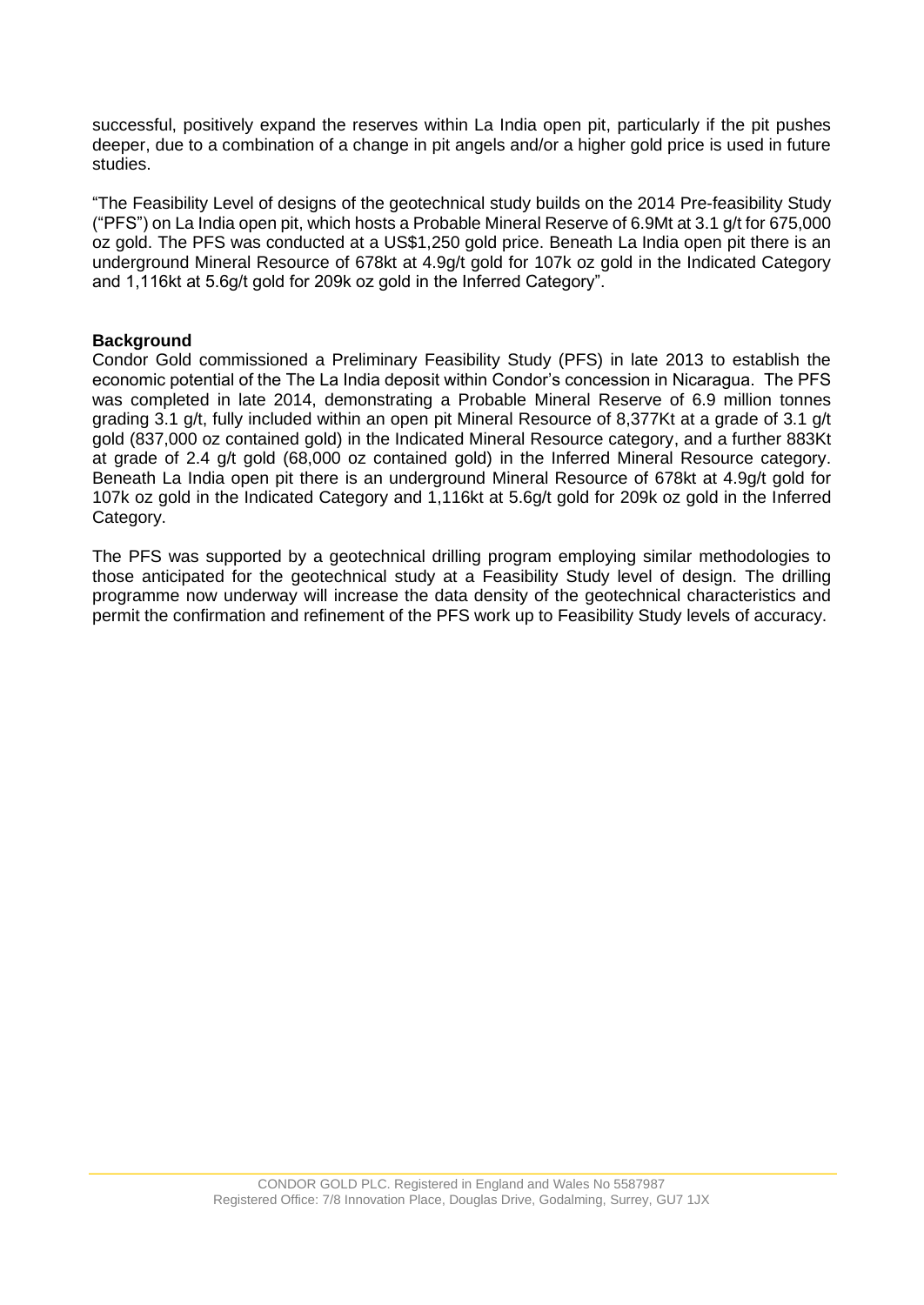

**Figure 1:** current geotechnical drill programme within the designed La India open pit shell (3D view towards northwest).

**- Ends -**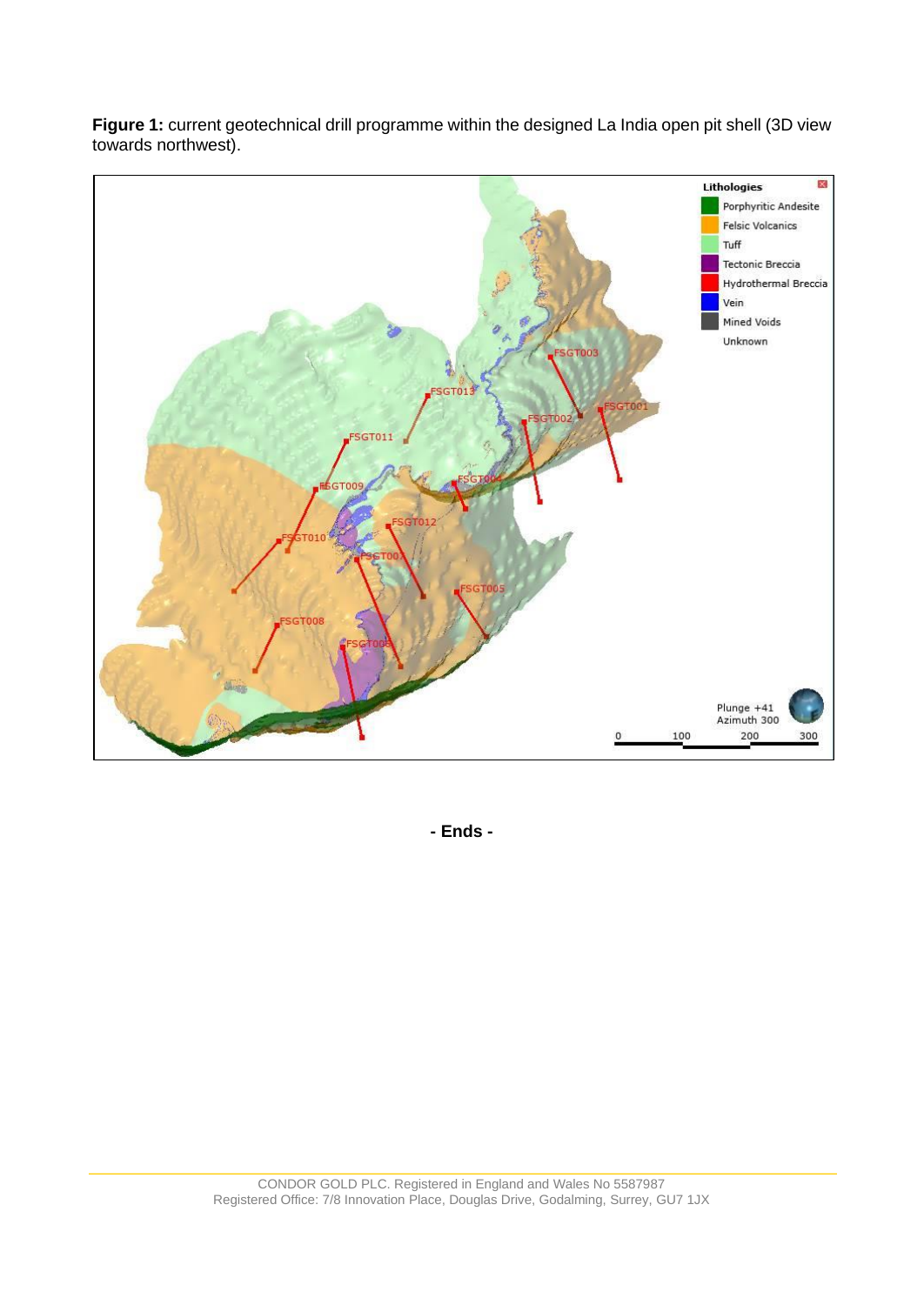For further information please visit www.condorgold.com or contact:

| Condor Gold plc                     | Mark Child, Chairman and CEO<br>+44 (0) 20 7493 2784    |
|-------------------------------------|---------------------------------------------------------|
| <b>Beaumont Cornish Limited</b>     | Roland Cornish and James Biddle<br>+44 (0) 20 7628 3396 |
| SP Angel Corporate Finance<br>I I P | Ewan Leggat<br>+44 (0) 20 3470 0470                     |
| H&P Advisory Limited                | Andrew Chubb and Nilesh Patel                           |
|                                     | +44 207 907 8500                                        |
| <b>Blytheweigh</b>                  | Tim Blythe and Megan Ray<br>+44 (0) 20 7138 3204        |

#### **About Condor Gold plc:**

Condor Gold plc was admitted to AIM in May 2006 and dual listed on the TSX in January 2018. The Company is a gold exploration and development company with a focus on Nicaragua.

In August 2018, the Company announced that the Ministry of the Environment in Nicaragua had granted the Environmental Permit ("**EP**") for the development, construction and operation of a processing plant with capacity to process up to 2,800 tonnes per day at its wholly-owned La India gold project ("La India Project"). The EP is considered the master permit for mining operations in Nicaragua. Condor Gold published a Pre-Feasibility Study ("**PFS**") on the project in December 2014, summarised in the Technical Report, as defined below. The PFS details an open pit gold Mineral Reserve in the Probable category of 6.9 Mt at 3.0 g/t gold for 675,000 oz gold, producing 80,000 oz gold per annum for 7 years. La India Project contains a Mineral Resource of 9,850 Kt at 3.6 g/t gold for 1.14 Moz gold in the Indicated category and 8,479 Kt at 4.3 g/t gold for 1.18 Moz gold in the Inferred category. The Indicated Mineral Resource is inclusive of the Mineral Reserve. A gold price of \$1,500/oz and a cut-off grade of 0.5 g/t and 2.0 g/t gold were assumed for open pit and underground resources, respectively. A cut-off grade of 1.5 g/t gold was furthermore applied within a part of the Inferred Resource. Mineral Resources are not Mineral Reserves and do not have demonstrated economic viability. There is no certainty that any part of the Mineral Resources will be converted to Mineral Reserves.

Environmental Permits were granted in April and May 2020 for the Mestiza and America open pits respectively, both located close to La India. The Mestiza open pit hosts 92 Kt at a grade of 12.1 g/t gold (36,000 oz contained gold) in the Indicated Mineral Resource category and 341 Kt at a grade of 7.7 g/t gold (85,000 oz contained gold) in the Inferred Mineral Resource category**.** The America open pit hosts 114 Kt at a grade of 8.1 g/t gold (30,000 oz) in the Indicated Mineral Resource category and 677 Kt at a grade of 3.1 g/t gold (67,000 oz) in the Inferred Mineral Resource category. Following the permitting of the Mestiza and America open pits, together with the La India open pit Condor has 1.12 Moz gold open pit Mineral Resources permitted for extraction, inclusive of a Mineral Reserve of 6.9 Mt at 3.0 g/t gold for 675,000 oz gold.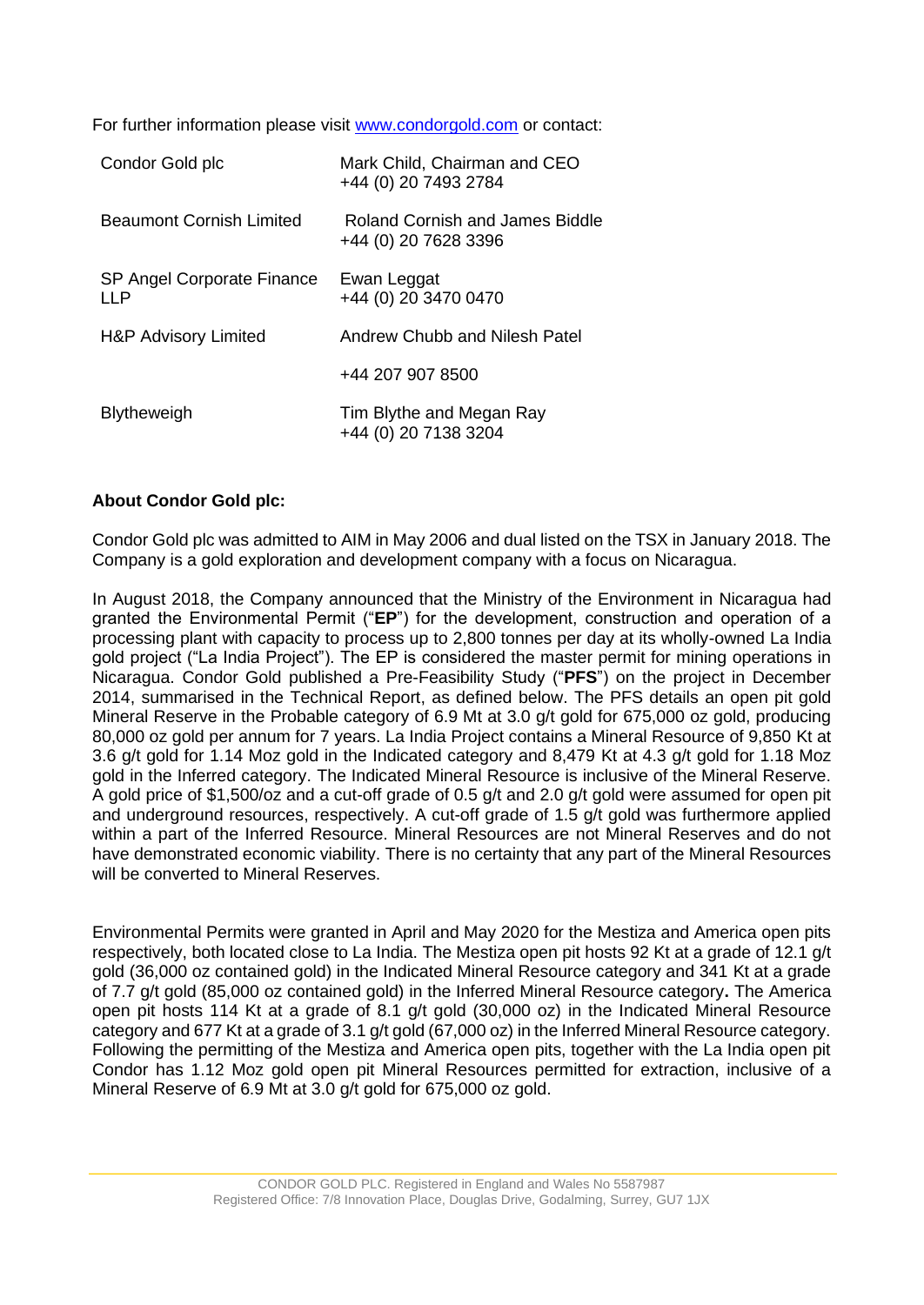# **Disclaimer**

Neither the contents of the Company's website nor the contents of any website accessible from hyperlinks on the Company's website (or any other website) is incorporated into, or forms part of, this announcement.

## **Qualified Persons**

The Mineral Resource Estimate has been completed by Ben Parsons, a Principal Consultant (Resource Geology) with SRK Consulting (U.S.), Inc, who is a Member of the Australian Institute of Mining and Metallurgy, MAusIMM(CP). He has some nineteen years' experience in the exploration, definition and mining of precious and base metals. Ben Parsons is a full-time employee of SRK Consulting (U.S.), Inc, an independent consultancy, and has sufficient experience which is relevant to the style of mineralisation and type of deposit under consideration, and to the type of activity which he is undertaking to qualify as a "qualified person" as defined under National Instrument 43-101 – *Standards of Disclosure for Mineral Projects* ("NI 43-101") of the Canadian Securities Administrators and as required by the June 2009 Edition of the AIM Note for Mining and Oil & Gas Companies. Ben Parsons consents to the inclusion in the announcement of the matters based on their information in the form and context in which it appears and confirms that this information is accurate and not false or misleading.

The technical and scientific information in this press release has been reviewed, verified and approved by Gerald D. Crawford, P.E., who is a "qualified person" as defined by NI 43-101 and is the Chief Technical Officer of Condor Gold plc.

The technical and scientific information in this press release has been reviewed, verified and approved by Andrew Cheatle, P.Geo., who is a "qualified person" as defined by NI 43-101.

#### **Technical Information**

Certain disclosure contained in this news release of a scientific or technical nature has been summarised or extracted from the technical report entitled "*Technical Report on the La India Gold Project, Nicaragua, December 2014*", dated November 13, 2017 with an effective date of December 21, 2014 (the "**Technical Report**"), prepared in accordance with NI 43-101. The Technical Report was prepared by or under the supervision of Tim Lucks, Principal Consultant (Geology & Project Management), Gabor Bacsfalusi, Principal Consultant (Mining), Benjamin Parsons, Principal Consultant (Resource Geology), each of SRK Consulting (UK) Limited, and Neil Lincoln of Lycopodium Minerals Canada Ltd., each of whom is an independent "qualified person" as defined by NI 43-101.

#### **Forward Looking Statements**

*All statements in this press release, other than statements of historical fact, are 'forward-looking information' with respect to the Company within the meaning of applicable securities laws, including statements with respect to: the ongoing mining dilution and pit optimisation studies, and the incorporation of same into any mining production schedule, future development and production plans at La India Project. Forward-looking information is often, but not always, identified by the use of words such as: "seek", "anticipate", "plan", "continue", "strategies", "estimate", "expect", "project",*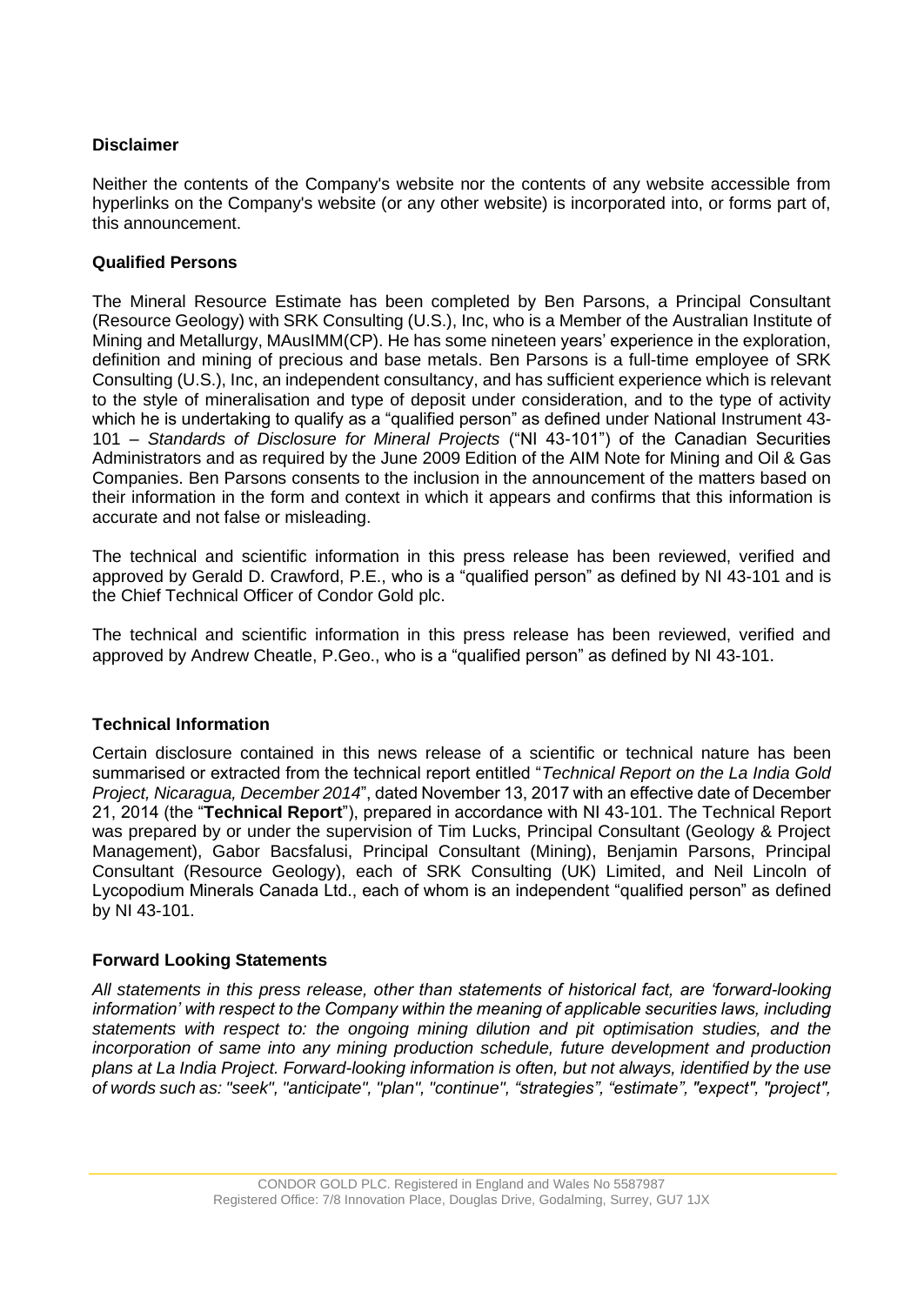*"predict", "potential", "targeting", "intends", "believe", "potential", "could", "might", "will" and similar expressions. Forward-looking information is not a guarantee of future performance and is based upon a number of estimates and assumptions of management at the date the statements are made including, among others, assumptions regarding: future commodity prices and royalty regimes; availability of skilled labour; timing and amount of capital expenditures; future currency exchange and interest rates; the impact of increasing competition; general conditions in economic and financial markets; availability of drilling and related equipment; effects of regulation by governmental agencies; the receipt of required permits; royalty rates; future tax rates; future operating costs; availability of future sources of funding; ability to obtain financing and assumptions underlying estimates related to adjusted funds from operations. Many assumptions are based on factors and events that are not within the control of the Company and there is no assurance they will prove to be correct.* 

*Such forward-looking information involves known and unknown risks, which may cause the actual results to be materially different from any future results expressed or implied by such forwardlooking information, including, risks related to: mineral exploration, development and operating risks; estimation of mineralisation, resources and reserves; environmental, health and safety regulations of the resource industry; competitive conditions; operational risks; liquidity and financing risks; funding risk; exploration costs; uninsurable risks; conflicts of interest; risks of operating in Nicaragua; government policy changes; ownership risks; permitting and licencing risks; artisanal miners and community relations; difficulty in enforcement of judgments; market conditions; stress in the global economy; current global financial condition; exchange rate and currency risks; commodity prices; reliance on key personnel; dilution risk; payment of dividends; as well as those factors discussed under the heading "Risk Factors" in the Company's annual information form for the fiscal year ended December 31, 2019 dated March 31, 2020 and available under the Company's SEDAR profile at [www.sedar.com.](http://www.sedar.com/)*

*Although the Company has attempted to identify important factors that could cause actual actions, events or results to differ materially from those described in forward-looking information, there may be other factors that cause actions, events or results not to be as anticipated, estimated or intended. There can be no assurance that such information will prove to be accurate as actual results and future events could differ materially from those anticipated in such statements. The Company disclaims any intention or obligation to update or revise any forward-looking information, whether as a result of new information, future events or otherwise unless required by law.*

| Assay                                | The laboratory test conducted to determine the proportion of a mineral within a rock or other<br>material. Usually reported as parts per million which is equivalent to grams of the mineral (i.e.<br>gold) per tonne of rock |
|--------------------------------------|-------------------------------------------------------------------------------------------------------------------------------------------------------------------------------------------------------------------------------|
| Ag                                   | Silver                                                                                                                                                                                                                        |
| Au                                   | Gold                                                                                                                                                                                                                          |
| Diamond Drill                        | A rock drilling method that produces solid cylinders of rock (Core) that is useable for either<br>grade determination or for rock strength testing.                                                                           |
| Down-dip                             | Further down towards the deepest parts of an ore body or zone of mineralisation.                                                                                                                                              |
| Grade                                | The proportion of a mineral within a rock or other material. For gold mineralisation this is<br>usually reported as grams of gold per tonne of rock (g/t)                                                                     |
| g/t                                  | grams per tonne                                                                                                                                                                                                               |
| <b>Indicated Mineral</b><br>Resource | That part of a Mineral Resource for which tonnage, densities, shape, physical characteristics,<br>grade and mineral content can be estimated with a reasonable level of confidence. It is based                               |

# Technical Glossary